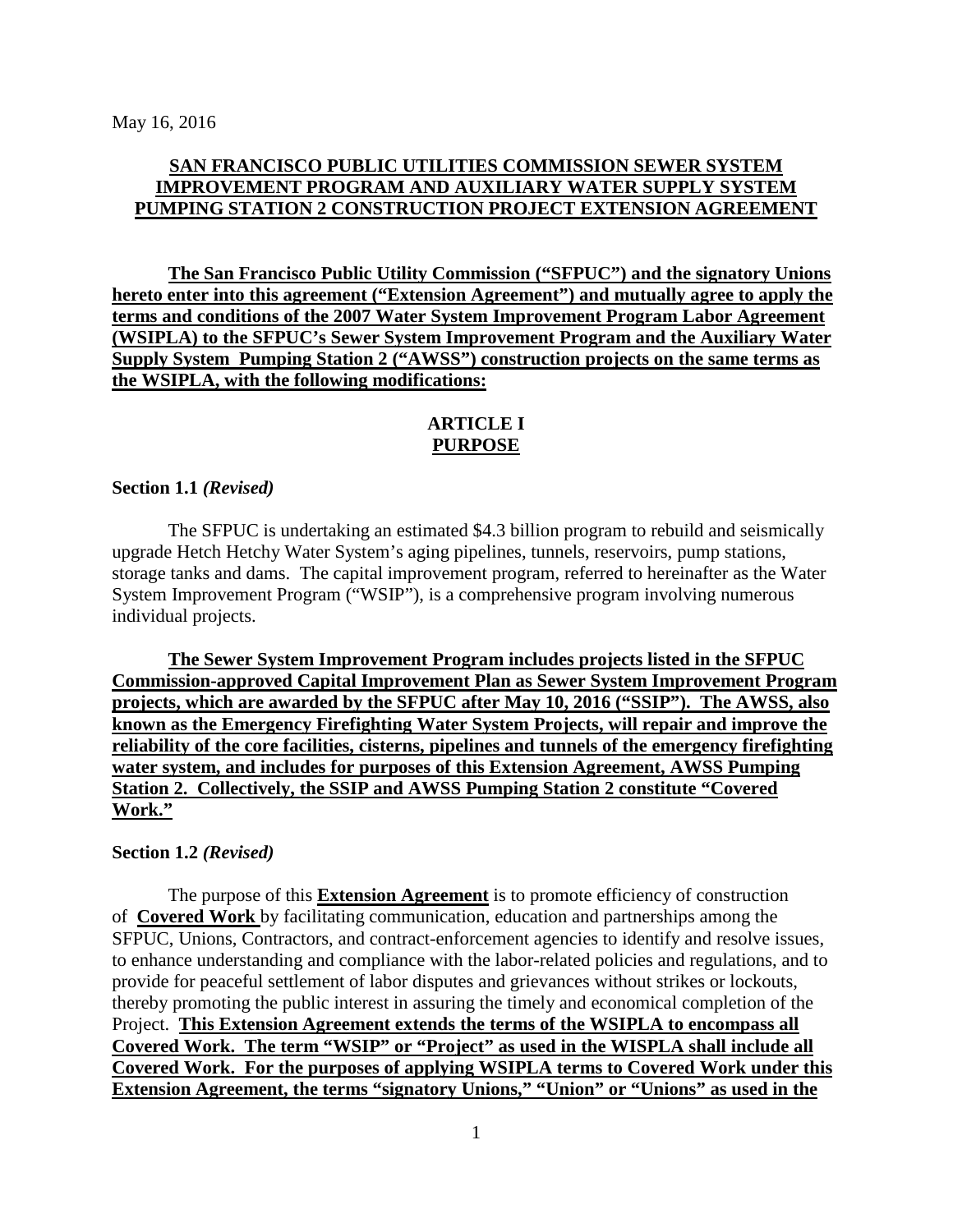## **WISPLA and this Extension Agreement shall refer to the signatory craft unions to this Extension Agreement. This Extension Agreement does not amend or modify the WSIPLA.**

## **ARTICLE II SCOPE OF AGREEMENT**

#### **Section 2.1** *(Revised)*

This **Extension** Agreement, hereinafter designated as the **"Extension Agreement,"** shall apply and is limited to construction as defined in Section 2.2 performed by contractors of whatever tier who have contracts awarded for such **Covered** w**W**ork on or after the **E**ffective Date of this Extension Agreement the WSIPLA, with regard to the construction or any other construction-related activities necessary to the "**Covered Work**"; except that**, where there is a conflict, the terms and conditions of this Extension Agreement shall govern the terms and conditions of any and all other agreements, except for the following: (i) all work performed under the NTL Articles of Agreement, the National Stack/Chimney Agreement, the National Cooling Tower Agreement; (ii) all instrument calibration work and loop checking shall be performed under the terms of the UA/IBEW Joint National Agreement for Instrument and Control Systems Technicians; and (iii) all work performed under the National Agreement of International Union of Elevator Constructors. Notwithstanding the foregoing, Articles VI (Work Stoppages and Lockouts), Article VII (Grievance Procedure) and Article VIII (Jurisdictional Dispute Resolution) of this Extension Agreement shall apply to all Covered Work.**

## **All Covered Work is strictly located in the geographical jurisdiction of the Unions comprising the San Francisco Building & Construction Trades Council, AFL-CIO, and no other Building Trades Council is party to this Extension Agreement.**

#### **Section 2.2** *(Revised)*

This Agreement shall apply to all on-site construction **Covered** w**W**ork on the Project. This shall include all construction work **covered by the definition of Public Work or Improvement** as defined in San Francisco Administrative Code, Section 6.1(H) and Section 6.22(e)(1), and contained within the scope of the construction contracts executed for **all Covered Work**. (For informational purposes only, **the definition of Public Work or Improvement in** San Francisco Administrative Code, Section 6.1(i) **and Section 6.22(e)(1)** is attached hereto as Appendix B). **With respect to Covered Work jointly delivered with other City agencies ("Jointly Covered Work), the Extension Agreement shall only apply to Jointly Covered Work after those other agencies have agreed to apply the Extension Agreement to the particular project prior to advertisement.**

#### **Section 2.4** *(Revised)*

To the extent consistent with the National Labor Relations Act, all hauling work done physically on the site of construction or hauling to any non-remote facility that is owned, leased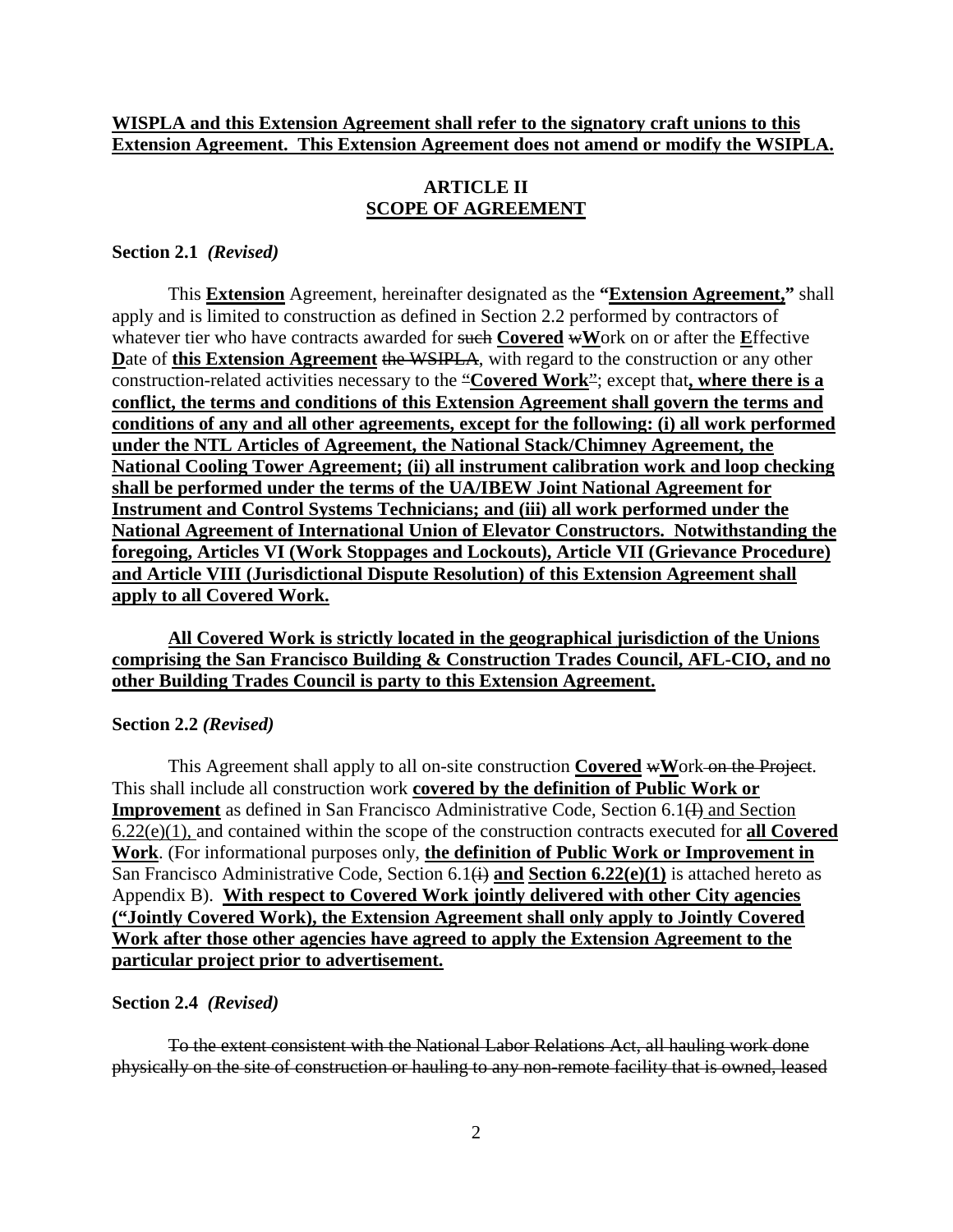or controlled by the San Francisco Public Utilities Commission and dedicated to the Water System Improvement Program shall be covered by the terms and conditions of this Agreement.

**The furnishing of supplies, equipment or materials that are stockpiled for later use shall in no case be considered construction subcontracting. Construction trucking work, such as the delivery of ready-mix, asphalt, aggregate, sand or other fill or material which are directly incorporated into the construction process, as well as the off-hauling of debris and excess fill, material and/or mud, shall be covered by the terms and conditions of this Extension Agreement to the fullest extent provided by prevailing wage law and by the prevailing wage determinations of the California Department of Industrial Relations. Contractors/Employers, including brokers, of persons providing construction trucking work shall provide certified trucking payroll records to the SFPUC within ten (10) calendar days of written request or as required by bid specifications.**

#### **Section 2.8 (***Revised***)**

The SFPUC and/or Contractors, as appropriate, have the absolute right to award contracts or subcontracts on **Covered Work** this Project to any Contractor notwithstanding the existence or nonexistence of any agreement between such contractor and any union party, provided only that such contractor is willing, ready and able to execute and comply with this Project **Labor Extension** Agreement, should such contractor be awarded **Covered** wWork covered by this Agreement. In making such awards of work, the SFPUC and the Contractors recognize the SFPUC's programs and goals to include small, local business enterprises as contractors or subcontractors on the Project **Covered Work** and all parties to the Agreement shall make their best good faith efforts to effectuate these provisions of the **Extension** Agreement. Such good faith efforts shall be intended to insure that micro and small local business enterprises, as defined in San Francisco Administrative Code section 14B, are given a full opportunity to competitively bid for work on the **Covered Work** Project. It is agreed that all contractors and subcontractors, of whatever tier, whom have been awarded contracts for work covered by this **Extension** Agreement shall be required to accept and to be bound by the terms and conditions of this **Extension** Project Labor Agreement, and shall evidence their acceptance by the execution of the Letter of Assent, prior to the commencement of work. Each Contractor and Subcontractor shall provide a copy of the Letter of Assent**,** contained in Appendix D**,** to the Union prior to commencement of work.

**Notwithstanding the above, with respect to SSIP projects covered under this Extension Agreement only, subcontractors certified as Local Business Enterprises ("LBEs") and Micro LBE prime contractors awarded Micro-Set Aside Contracts under San Francisco Administrative Code Chapter 14.B that are unwilling to provide a copy of the Letter of Assent to the relevant signatory Union(s) prior to commencement of work, shall be exempt from the terms of this Extension Agreement, except as set forth herein.**

**This exemption shall apply until such time that: (i) the certified LBE subcontractor is either listed to perform work and/or awarded work; and/or (ii) the certified Micro LBE prime contractor is awarded Micro-Set Aside Contract(s); and (iii) the aggregate total of the work for which the LBE subcontractor and /or the Micro LBE prime contractor is**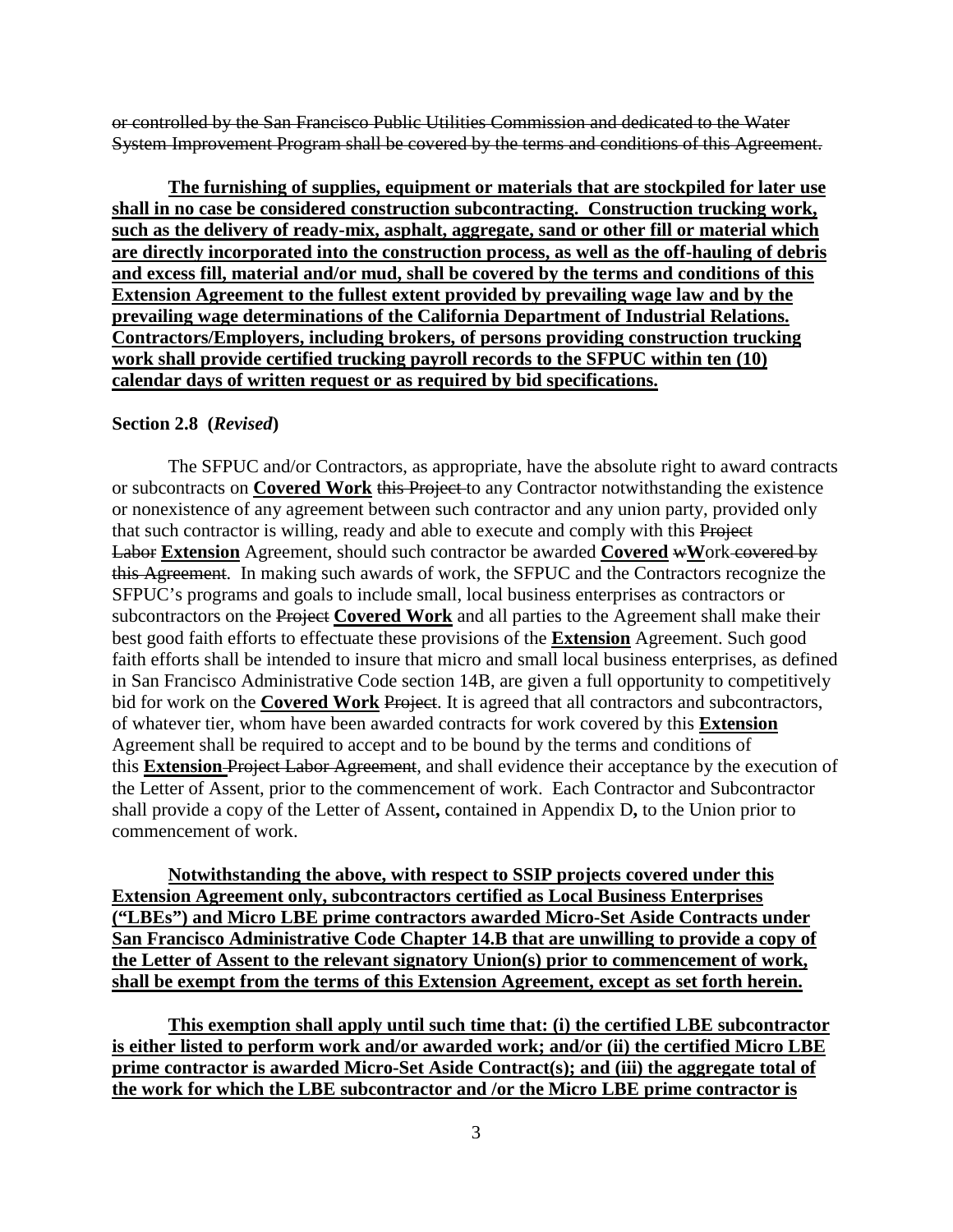**listed and/or awarded totals five million dollars (\$5,000,000) or more across all SSIP projects covered by the terms of this Extension Agreement. In the event that the awarded and/or listed dollar amount differs from the amount for work actually performed for covered SSIP projects, the dollar amount of work actually performed at substantial completion of the project shall govern.**

**When the LBE subcontractor and/or Micro LBE prime contractor reaches the threshold of five million dollars (\$5,000,000) or more in the aggregate across all SSIP projects covered under this Extension Agreement, such contractor shall comply with the terms and requirements of this Extension Agreement. Dollar amounts for work for which the LBE subcontractor and/or the Micro LBE prime contractor is listed, awarded, and/or performed shall be tracked and shall count toward the five million dollar (\$5,000,000) threshold commencing from the Effective Date of this Extension Agreement.**

**At the pre-job conference for SSIP projects covered under this Extension Agreement, SFPUC staff will provide the Unions with a list of LBE subcontractors exempted under this Section 2.8, as well as the dollar amount of work for which the LBE subcontractor is either listed to perform and/or is awarded on the specific SSIP project. At the regular meetings of the Joint Administrative Committee, SFPUC staff will also provide a list of LBE contractors exempted from the terms of this Extension Agreement under this Section 2.8, as well as the dollar amounts of the work for which the LBE contractors are listed to perform and/or are awarded work, and the dollar amount of the actual work performed at substantial completion for the SSIP projects covered under this Extension Agreement.**

## **ARTICLE III**

## **UNION RECOGNITION AND EMPLOYMENT**

### **Section 3.7 (***Revised***)**

The parties to **this Extension Agreement** the WSIPLA support the development of increased number of skilled construction workers from the residents of the SFPUC's service territory to meet the needs of the Project. Towards that end, the Unions agrees to encourage the referral and utilization, to the extent permitted by law, hiring hall procedures**,** and the Standards of the applicable Apprenticeship Program approved by the State of California, Division of Apprenticeship Standards, of qualified residents as journeymen, apprentices and trainees on this Project and entrance into such apprenticeship and training programs as may be operated by signatory Unions. **The parties acknowledge that San Francisco's Local Hiring Policy for Construction, codified at San Francisco Administrative Code Section 6.22(g) as amended from time to time, applies to Covered Work.**

## **ARTICLE VI**

## **WORK STOPPAGES AND LOCKOUTS**

**Section 6.5** *(Revised)*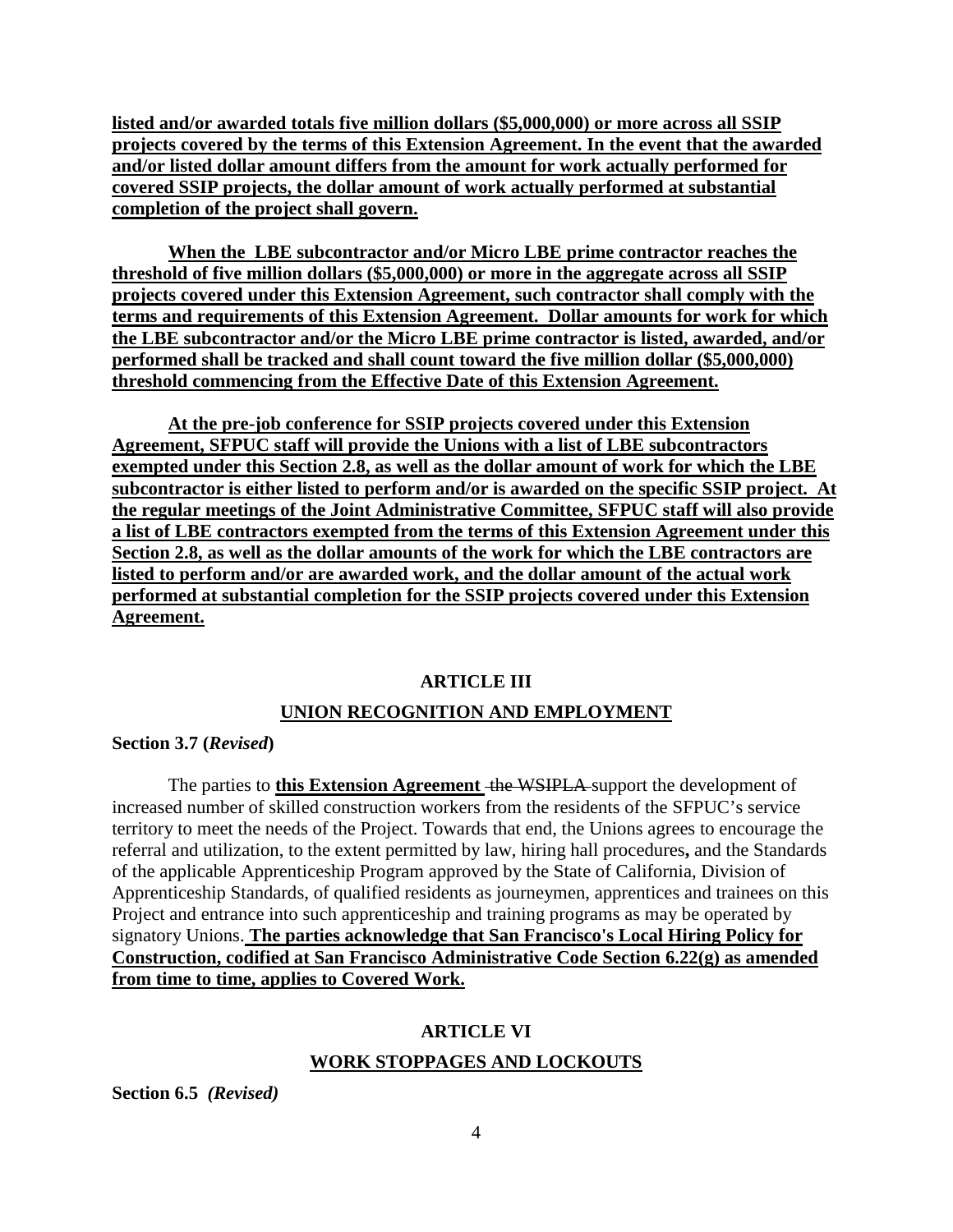**… (a)** The party invoking this procedure shall notify **Barry Winograd** Tom Angelo, the permanent Arbitrator agreed upon under this procedure. **…**

## **In the event of the death, incapacity, or retirement of an arbitrator named in Article VI, (Work Stoppages and Lockouts), the Joint Administrative Committee shall meet to name a replacement arbitrator by mutual consent. All parties to this Extension Agreement hereby agree to such replacement.**

# **ARTICLE VII GRIEVANCE PROCEDURE**

**Section 7.1 (***Revised***)**

**Step 3.** … The arbitrator shall be selected from among the following designated Arbitrators: **Katherine Thompson**Gerald McKay, **Barry Winograd**Thomas Angelo, William Riker, **David Weinberg**Jerri-Lou Cossack and Alexander Cohn **…**

**In the event of the death, incapacity, or retirement of an arbitrator named in Article VII, (Grievance Procedure), the Joint Administrative Committee shall meet to name a replacement arbitrator by mutual consent. All parties to this Extension Agreement hereby agree to such replacement.**

## **ARTICLE VIII. JURISDICTIONAL DISPUTE RESOLUTION**

**Section 8.3** *(Revised)*

When conflicting claims for work on the Project are submitted to a Contractor, the dispute shall be resolved pursuant to agreed upon Jurisdictional Dispute Procedures, as adopted by the National Building & Construction Trades Department, or by the Mechanical Allied Crafts (MAC) (Appendix E), or by the National Construction Alliance (NCA) (Appendix F), incorporated herein respectively. It is understood by the parties that these Procedures might be amended from time to time. In the event a jurisdictional dispute arises between two or more Unions affiliated with the National Building & Construction Trades Department, such dispute shall be resolved by the procedures set forth in the Plan for the Settlement of Jurisdiction Disputes in the Construction Industry. In the event a jurisdictional dispute arises between two or more Unions affiliated with the MAC, such dispute may be resolved under the MAC Procedure. In the event a jurisdictional dispute arises between two or more Unions affiliated with the NCA, such dispute shall be resolved under the NCA Procedure. In the event a jurisdictional dispute arises between two or more Unions that are not affiliated with the same International group and are not stipulated to the same jurisdictional dispute resolution procedure, the dispute shall be handled in accordance with and resolved as described in Appendix G hereto.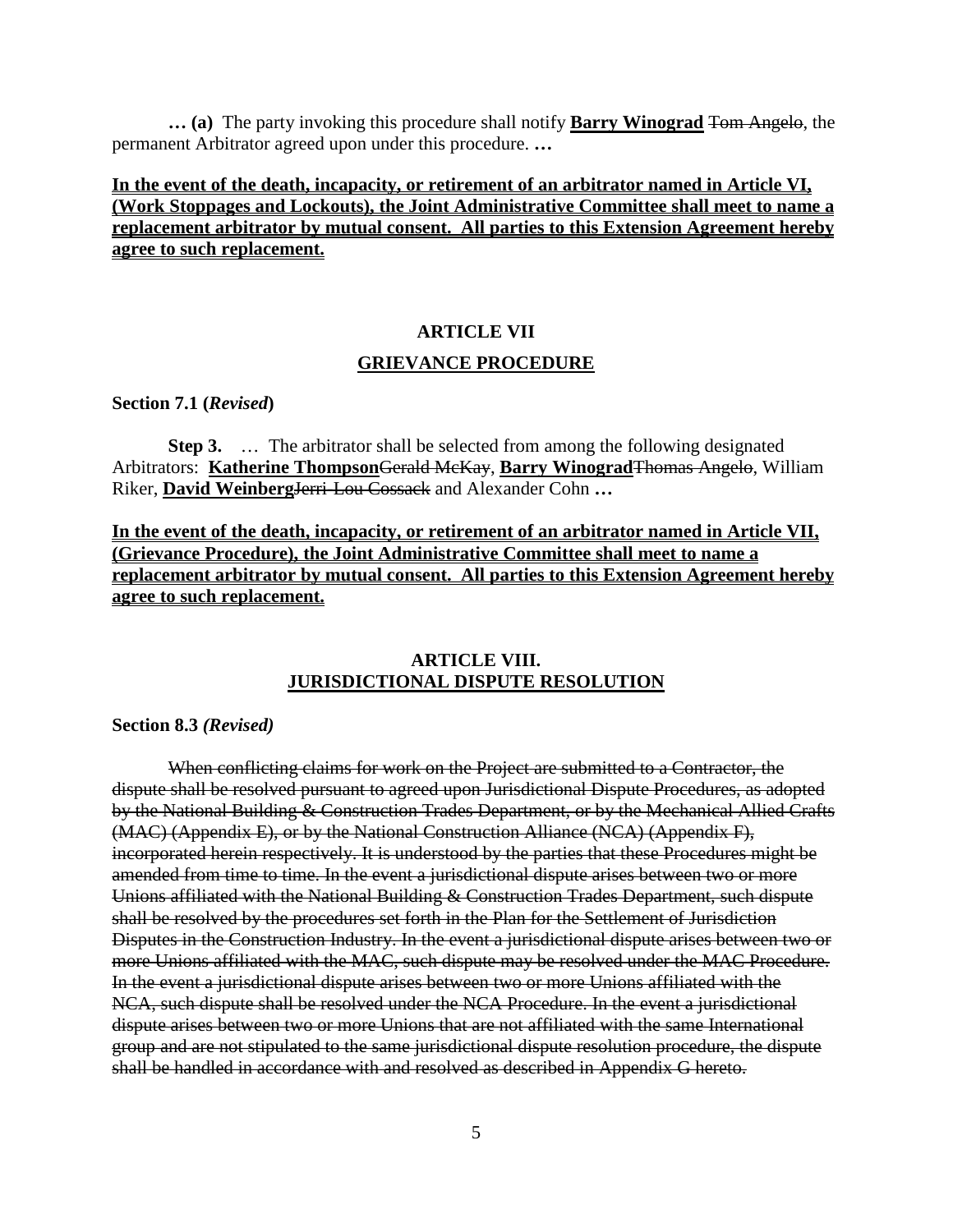**The assignment of Covered Work will be solely the responsibility of the Contractor performing the work involved; and such work assignments will be in accordance with the Plan for the Settlement of the Jurisdictional Disputes in the Construction Industry (the "Plan") or any successor Plan.**

**All jurisdictional disputes on this Project between or among the building and construction trades Unions party to this Extension Agreement and Contractors executing the Letter of Assent, shall be settled and adjusted according to the present Plan established by the Building and Construction Trades Department or any other plan or method of procedure that may be adopted in the future by the Building and Construction Trades Department. Decisions rendered shall be final, binding and conclusive on the Contractors and Unions parties to this Extension Agreement.**

**Notwithstanding the above, if a dispute arising under this Article involves the Northern California Carpenters Regional Council or any of its subordinate bodies, an Arbitrator shall be chosen by the procedures specified in Article V, Section 5, of the Plan from a list composed of John Kagel, Thomas Angelo***,* **Robert Hirsch, and Thomas Pagan, and the Arbitrator's hearing on the dispute shall be held at the offices of the California State Building and Construction Trades Council in Sacramento, California, within 14 days of the selection of the Arbitrator. All other procedures shall be as specified in the Plan.**

**All jurisdictional disputes shall be resolved without the occurrence of any strike, work stoppage, or slow-down of any nature, and the Contractor's assignment shall be adhered to until the dispute is resolved. Individual employees violating this section shall be subject to immediate discharge. Each Contractor will conduct a pre-job conference with the Council prior to commencing work. The Owner and Construction Manager will be advised in advance of all such conferences and may participate if they wish. Pre-job conferences for different Contractors may be held together. Appendices E, F, and G shall not apply to any Covered Work.**

## **ARTICLE IX**

## **WAGES AND BENEFITS**

### **Section 9.1 (***Revised***)**

All employees covered by this Agreement shall be classified and paid for all hours worked in accordance with the classification(s) and wage scales, overtime scales and benefits contained in the prevailing wage determination published by the State Director of Industrial Relations for the relevant craft and geographic jurisdiction**, and/or the U.S. Secretary of Labor when federal funds are involved, whichever is higher.** If the prevailing wage laws are repealed during the term of this Agreement, the Contractor shall pay the wage rates established under the recognized local collective bargaining agreement.

## **ARTICLE XX**

## **GENERAL SAVINGS CLAUSE**

**Section 20.3 (***New Section***)**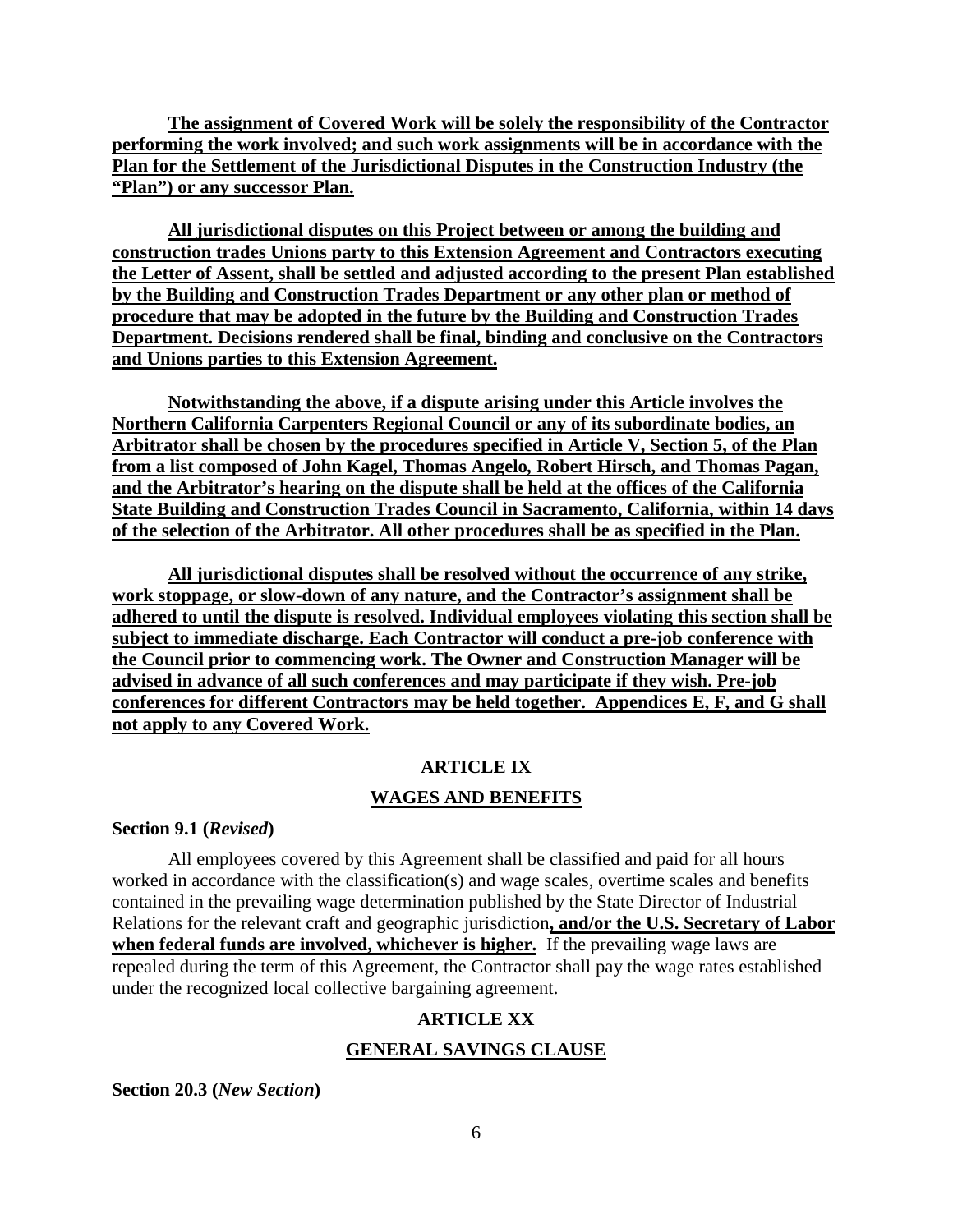#### **The Effective Date of this Extension Agreement is May 10,2016,**

**IN WITNESS HEREOF, the parties hereto have executed this Extension Agreement effective May 10,2016. Authorized by the San Francisco Public Utilities Commission at the public hearing held on May 10,2016, by Resolution No. 16-0090.** 

**FOR THE UNIONS** 

Might

*Michael Thériault*<br>
Secretary-Treasurer<br>
Sem Francisco Bevilding and<br>
Construction Trades Council

**FOR THE SAN FRANCISCO PUBLIC UTILITIES COMMISSION** 

Harlan L. Kelly, Jr., General Marlager San Francisco Public Utilities Commission

Approved As To Form Dennis J. Herrera City Attorney

Rapoport

Erik Rapoport Deputy City Attorney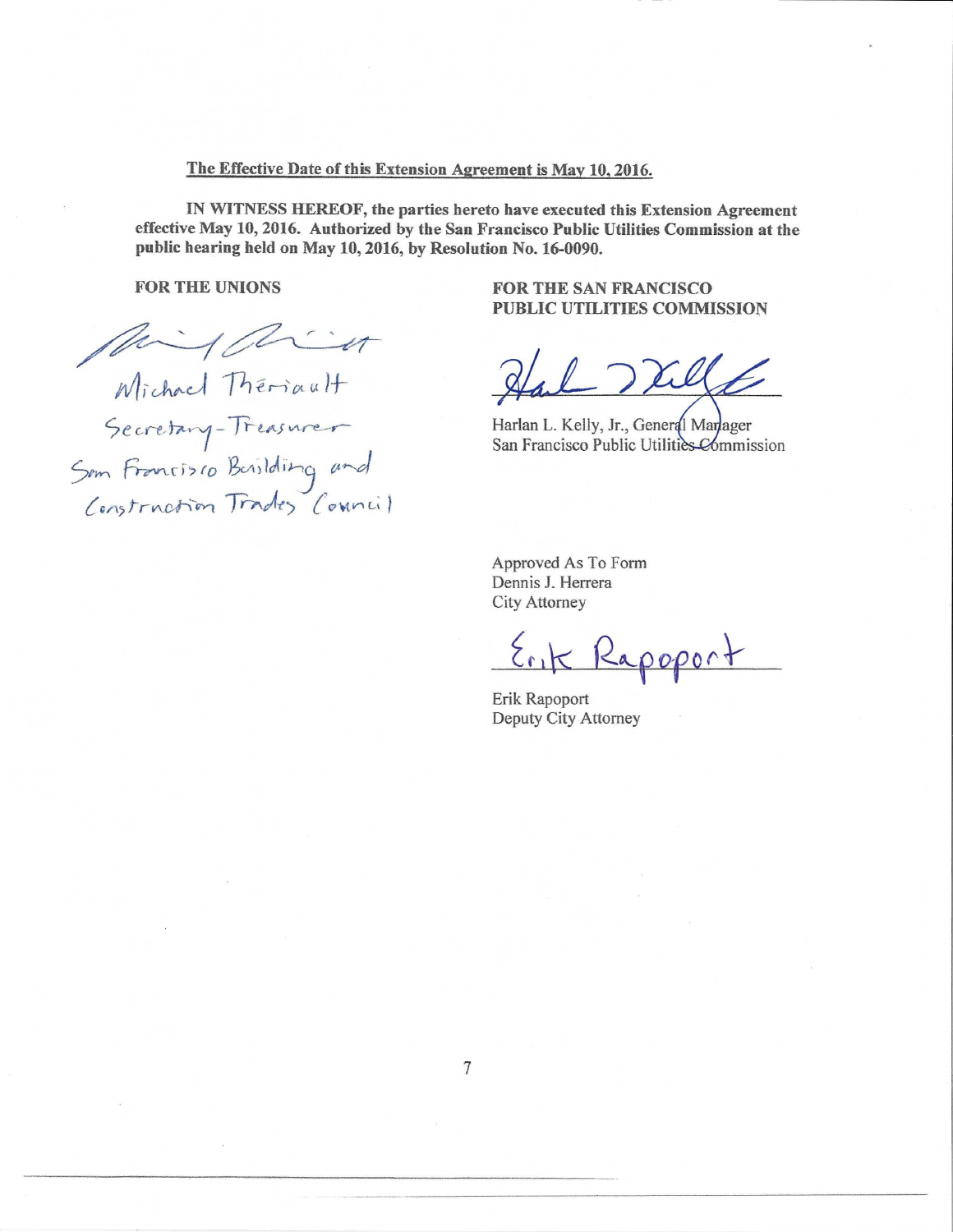Heat and Frost Insulators Local 16

Boilermakers Local 549

Bricklayers and Allied Crafts Local 3

Carpenters Local 22

Carpenters Local 2236

Cement Masons Local 300, Area 580

Eledtrical Workers Local 6

Cin W. M. Clarky

Elevator Constructors Local 8

Iron Workers Local

v  $\sqrt{C}$ 

Northern California District Council of Laborers

Laborers Local 67

Laborers Local 261

Lathers Local 68L

Millwrights Local 102

Operating Engineers Local 3

Painters and Allied Trades District Council 16